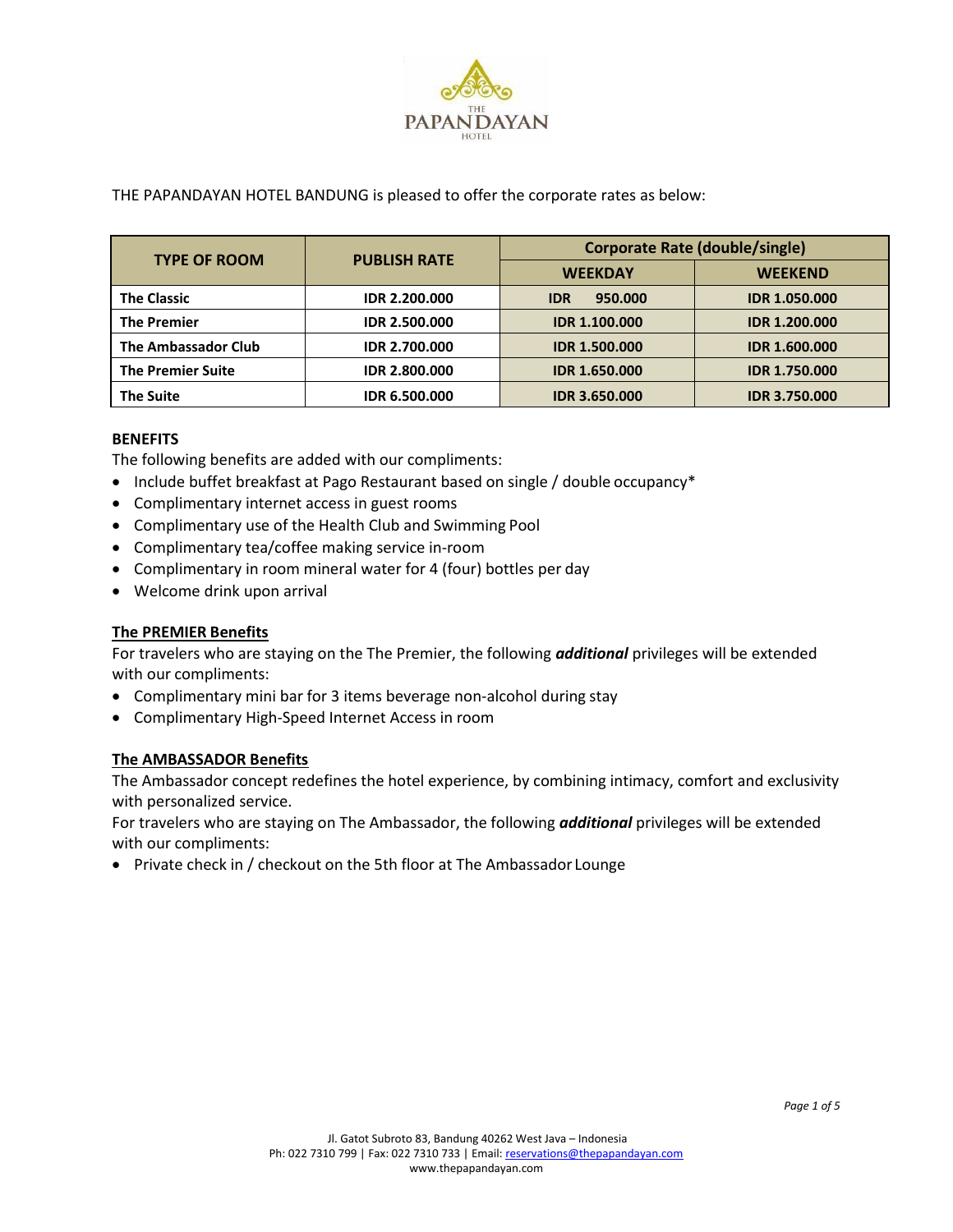

- Access to The Ambassador Lounge (5th floor) with panoramic mountain and pool side views
- Choice of a sumptuous lounge executive breakfast at The Ambassador Lounge or buffet breakfast at Pago Restaurant
- Afternoon tea & hors-d'oeuvres, starting from 3.00 PM 8.00 PM and personalized check in facilities
- Complimentary mini bar for 3 items beverage non-alcohol during stay
- Complimentary High-Speed Internet Access in room

# **The SUITE Benefits**

The Suite concept redefines the hotel experience, by combining intimacy, comfort and exclusivity with personalized service.

For travelers who are staying on The Suite, the following *additional* privileges will be extended with our compliments:

- Private check in / checkout on the 5th floor at The Ambassador Lounge
- Access to The Ambassador Lounge (5th floor) with panoramic mountain and pool side views
- Choice of a sumptuous lounge executive breakfast at The Ambassador Lounge or buffet breakfast at Pago Restaurant
- All day refreshments
- Afternoon tea & hors-d'oeuvres, starting from 3.00 PM 8.00 PM and personalized check infacilities
- Complimentary mini bar for 8 items beverage non-alcohol during stay
- Complimentary High-Speed Internet Access in room

### **VALIDITY**

• The above mentioned rate is valid from January 2, 2021 through December 23, 2021

### **OPTIONAL**

• Extra bed in room will be applied at Rp 550.000 net / person including breakfast at Pago Restaurant for 1 (one) person (advance booking is required). Any additional breakfast for the third person will be charged according to regular breakfast rate at

### **BLACKOUT DATES**

Rates above do not apply on blackout dates as below:

Pago Restaurant, IDR 165.000++/person

## **LONG WEEKEND HOLIDAY AND SCHOOL HOLIDAY**

Additional Surcharge Rates IDR 100.000 net/R/N applies on the following dates:

| Chinese New Year            | 12-13 February 2021 |
|-----------------------------|---------------------|
| Isra Mi'raj & Seclusion Day | 11-14 March 2021    |
| Good Friday                 | $2 - 3$ April 2021  |
| Idul Adha                   | 16 - 19 July 2021   |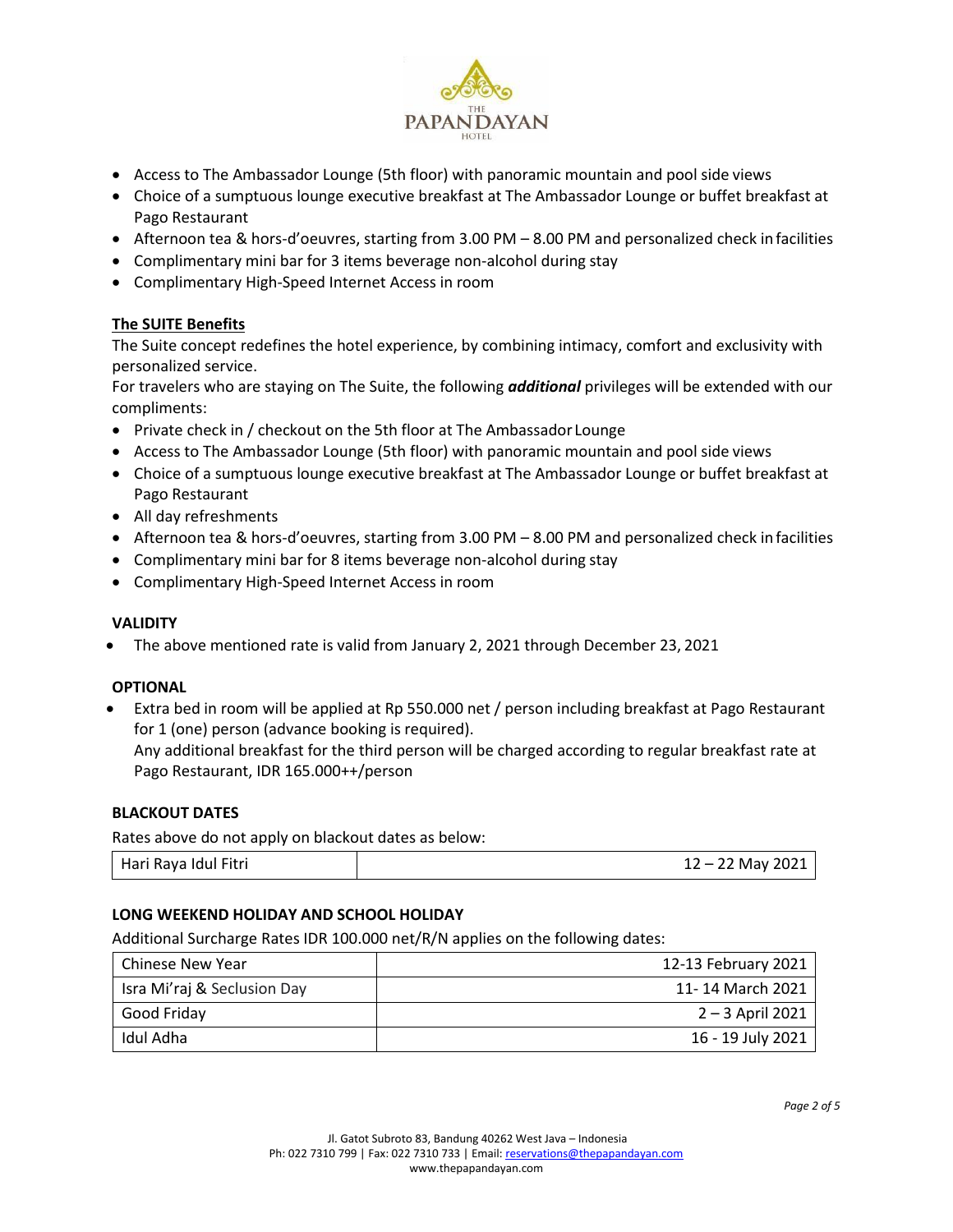

### **TERMS & CONDITIONS:**

- Rates are inclusive of 10% service charge and 11% government tax and non-commissionable. The hotel has the right to adjust rates herein without prior notice in event of Tax adjustment by government and/or service charge amendments
- Rates are for single or double occupancy inclusive of buffet breakfast. Rates are strictly confidential for **Universitas Pelita Harapan** individual's bookings only with a strict regulation and could not be disclosed to public. The breach of any condition stated in the agreement will have a bearing on the company room rate.
- Room reservation is based on Non-Last Room Available (NLRA), i.e. should type of room requested sold out, next type of available room will be offered.
- The above prices are subject to "Quarterly review" based on your company performance. Should there be a significant shortfall in production; The Papandayan has the right to review the above contract rates before end of the validity.
- All rates, terms & conditions are strictly confidential and are not to be shared with any other party

## **Universitas Pelita Harapan COMMITMENTS:**

In order to make this agreement work most effectively, we need your commitment to make it work. The following are our expectations of **Universitas Pelita Harapan** in order to receive this special negotiated rate from The Papandayan:

- Assistance in providing consistent and timely communication relevant to **Universitas Pelita Harapan** travelers
- Communication with travelers to "identify" themselves by the company booker or valid travel arranger when making reservations and when checking-in to The Papandayan.
- Room night production is subject to quarterly review with an expected minimum production of *50 room nights per year* at The Papandayan.
- Agreement to specific room night volume commitments by Hotel and your acknowledgment that The Papandayan has the right to re-negotiate rate on quarterly basis effective to start from issuing date of the contract should the room night volume commitments are notreached.
- For travelers to present their valid company ID or business card, Passport, upon check in for registration purpose.

### **RESERVATION METHOD:**

Reservations for this Special Contract rate can be made through your designated booker or travel arranger, or the hotel reservation office at  $(62 - 22)$  7310 799, Fax  $(62-22)$  7310 988 or via e-mail [reservations@thepapandayan.com.](mailto:reservations@thepapandayan.com) When making reservations, your bookers need to identify themselves as having a Special Contract rate at the The Papandayan and specifically present the respective valid company ID, otherwise the reservation agent will be unable to confirm a room at **Universitas Pelita Harapan** special contract rate.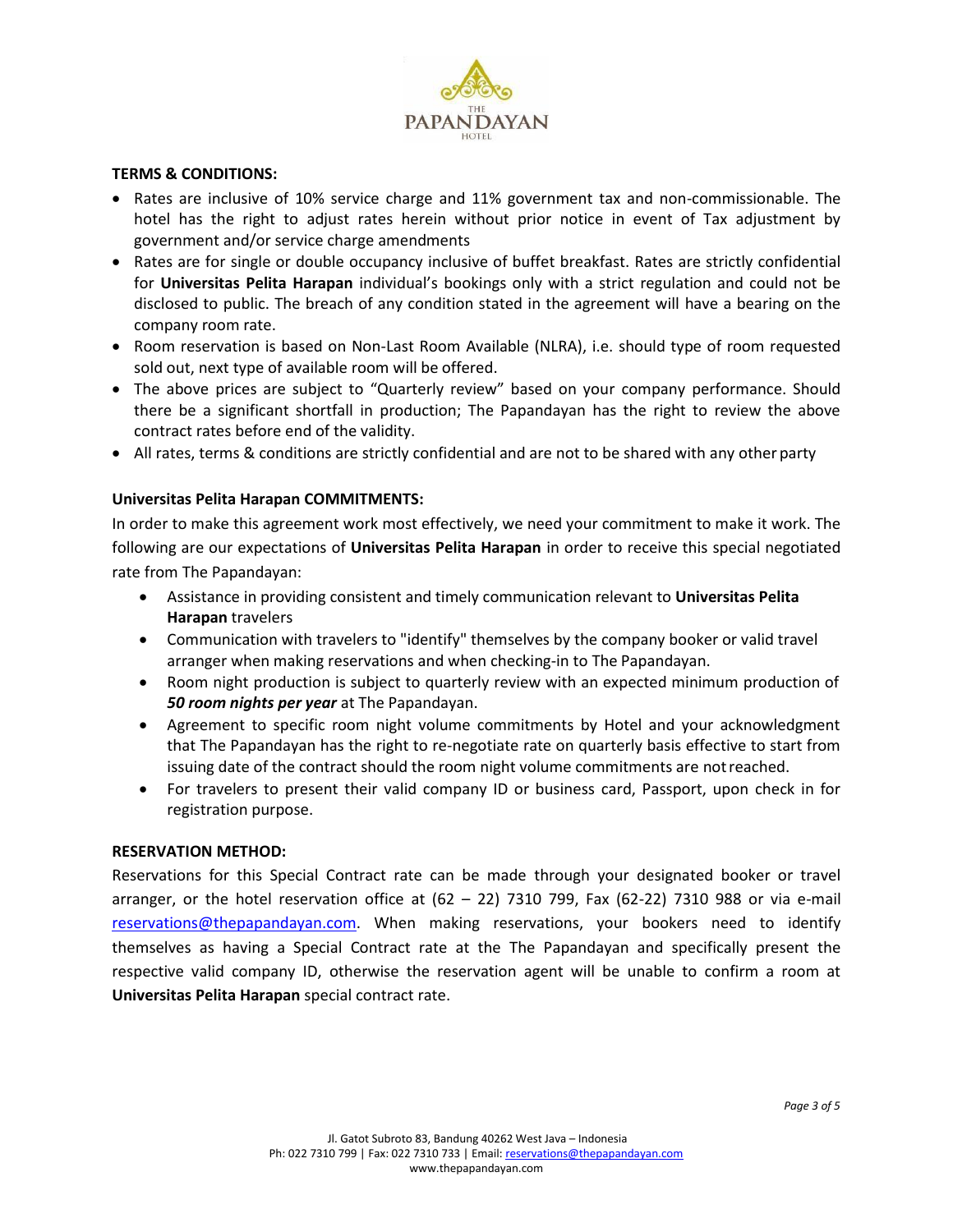

# **CHECK-IN/CHECK-OUT TIMES:**

Hotel check-in time at 2:00 pm and check out at 12:00 noon. Early check-in and late check-out are subject to advance request and space available. There will be additional fee applicable for this service. **IDENTIFICATION:**

Your travelers will be asked to supply some additional form of identifications (valid corporate ID card & KTP/ Passport) upon check-in order to receive this special corporate rate.

## **CANCELLATION POLICY:**

In the event that you or your travelers need to cancel a confirmed reservation at our hotel, we must receive your cancellation at least 48 hours prior to the guest arrival date. Once a cancellation number has been received, the reservation is officially cancelled/released. Failure to call and cancel guaranteed reservation less than 48 hours prior to the arrival date will result in a cancellation charge of that night's room and tax. The remaining nights of the stay will automatically be cancelled/released

### **CHANGES, ADDITIONS, MODIFICATIONS:**

Any modifications additional to this contract must be approved in writing by either party.

### **TERMINATION:**

Either party may terminate this agreement prior to the expiration of the terms of this agreement by delivering to the other party a sixty (60) day written notice. After a three-month period of time, if room volumes are not met, **The Papandayan Hotel** and **Universitas Pelita Harapan** agree to a performance review meeting to discuss room usage and to identify subsequent action agreeable to both parties.

### **PAYMENT POLICIES**

**Payment can be made by cash, company check, credit card or wire transfer before guest check in**. Credit cards will be billed in Indonesian currency based on hotel billing rate and reflected on the guest folio, on the date of transaction.

Conversion rate may change daily depending on currency fluctuation and might be different with the Bank exchange rate. If payment is made via company check, please make it payable to :

### **THE PAPANDAYAN HOTEL BANDUNG**

| <b>Bank Account Name</b> | : PT. CITRAGRAHA NUGRATAMA |
|--------------------------|----------------------------|
| Bank                     | : BANK CENTRAL ASIA (BCA)  |
| Account number (IDR)     | : 0083129996               |
| <b>Address</b>           | : Jl. Asia Afrika, Bandung |

If the above deposit/payment policy is not strictly adhered to, The Papandayan Hotel, Bandung reserves the right to release all rooms and space reserved. Credit terms or guaranteed agreements must be established in writing with the Hotel during the contract negotiation phase and settled prior to arrival. Please provide the hotel with copy of transfer slip via fax number **(62-22) 7310799 or email t[o](mailto:reservations@thepapandayan.com) [reservations@thepapandayan.com.](mailto:reservations@thepapandayan.com)**